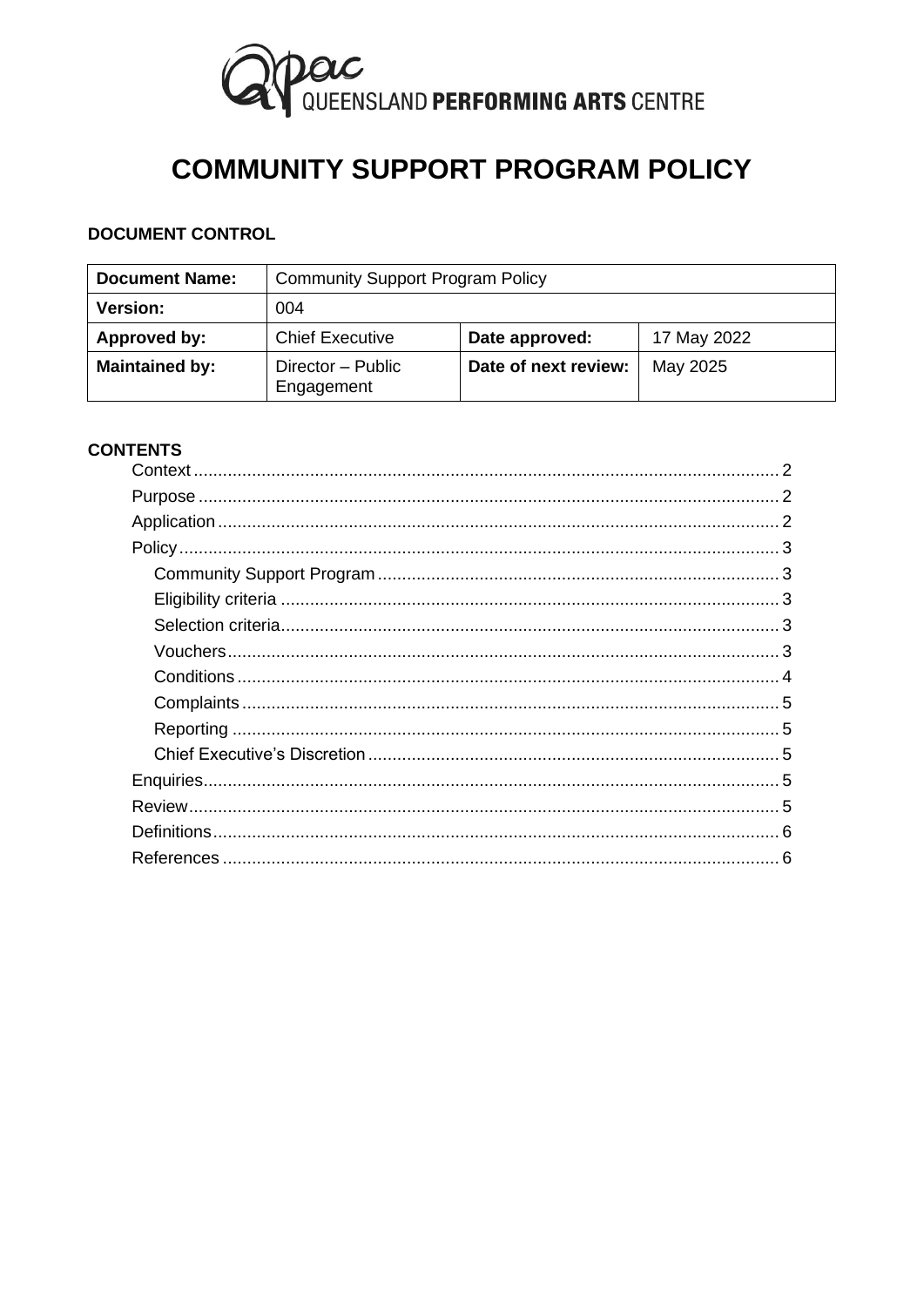# <span id="page-1-0"></span>**CONTEXT**

- 1. The object of QPAC's establishing legislation is "to contribute to the cultural, social and intellectual development of all Queenslanders". The principles which guide the achievement of that object include:
	- (a) there should be responsiveness to the needs of communities in regional and outer metropolitan areas;
	- (b) respect for Aboriginal and Torres Strait Islander cultures should be affirmed;
	- (c) children and young people should be supported in their appreciation of, and involvement in, the performing arts; and
	- (d) diverse audiences should be developed.
- 2. QPAC's statutory functions include:
	- (a) to promote and encourage the development and presentation of the performing arts;
	- (b) to promote and encourage public interest and participation in the performing arts;
	- (c) to promote and encourage either directly or indirectly the knowledge, understanding, appreciation and enjoyment of the performing arts;
	- (d) to encourage, for persons resident in Queensland:
		- (i) participation as performers for the performing arts; and
		- (ii) involvement in other aspects of the performing arts.
- 3. QPAC frequently receives requests from various organisations for the provision of free tickets to assist in fundraising or to give access to particular productions.
- 4. QPAC values its relationship with communities and organisations throughout Queensland and wishes to contribute to the community through its Community Support Program.

#### <span id="page-1-1"></span>**PURPOSE**

- 5. The purpose of this Policy is to establish QPAC's Community Support Program, to:
	- (a) set out how QPAC supports the community by donating tickets to shows at QPAC to community organisations; and
	- (b) ensure a transparent and equitable approach to the provision of tickets for community support purposes which aligns with QPAC's statutory and strategic imperatives.

## <span id="page-1-2"></span>**APPLICATION**

- 6. This Policy applies to:
	- (a) all Employees; and
	- (b) all requests for and provision of tickets to QPAC shows for community support purposes.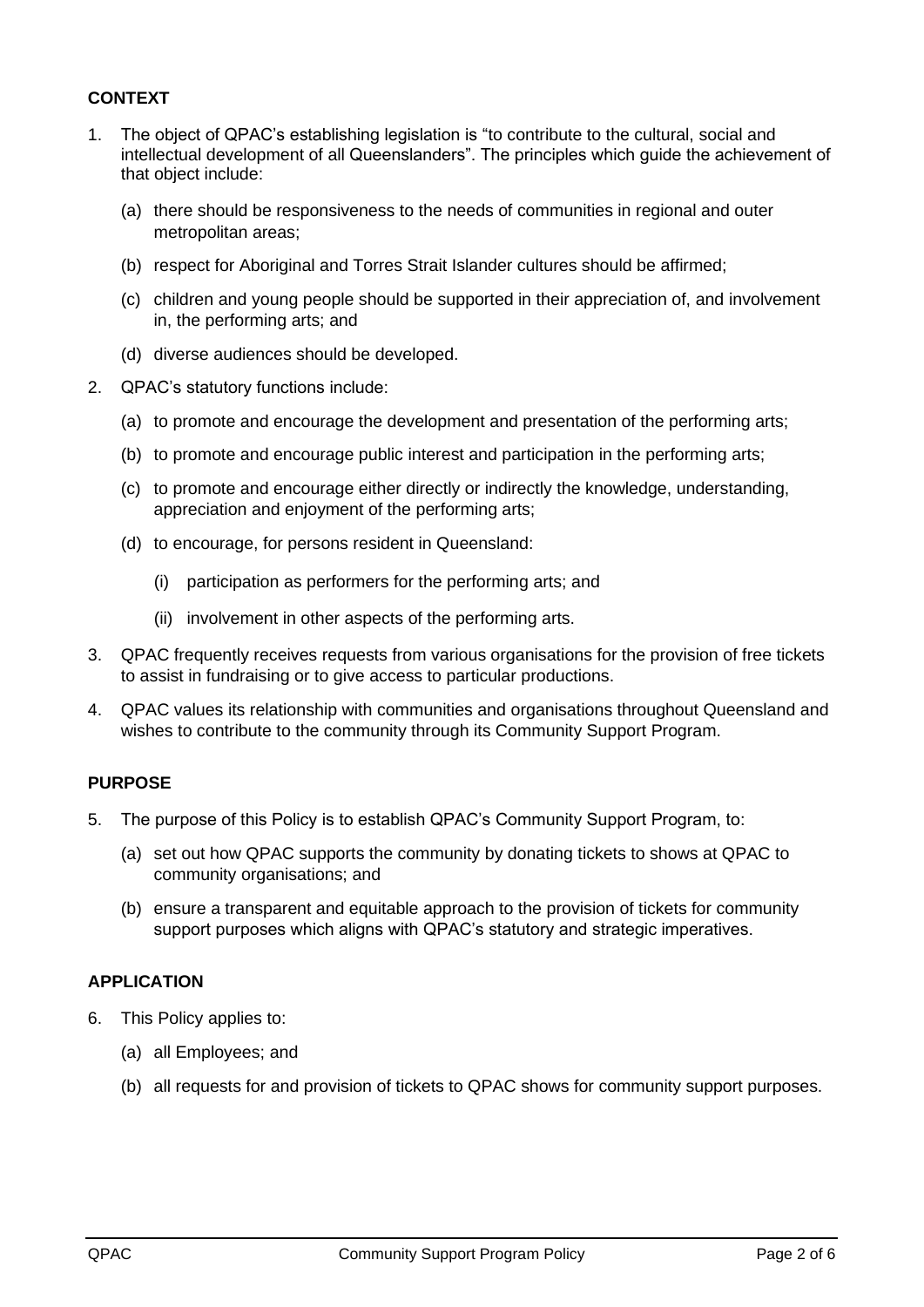# <span id="page-2-0"></span>**POLICY**

# <span id="page-2-1"></span>**Community Support Program**

- 7. At the absolute discretion of the Chief Executive, QPAC allocates up to 120 tickets to shows at QPAC per annum for community support purposes.
- 8. The tickets are sourced from QPAC's House Seats.
- 9. Any one organisation may receive up to four tickets per Financial Year for community support purposes.

# <span id="page-2-2"></span>**Eligibility criteria**

- <span id="page-2-5"></span>10. To be eligible to apply for tickets through the Community Support Program, organisations must:
	- (a) be a registered charitable organisation or other not-for-profit organisation; and
	- (b) be based in Queensland.
- 11. Despite anything in paragraph [10,](#page-2-5) the following are not eligible to apply for tickets through the Community Support Program:
	- (a) organisations which have already received tickets through the Community Support Program in the current Financial Year;
	- (b) organisations which received tickets in a previous Financial Year at any time during the last five Financial Years and did not comply with the conditions upon which the tickets were provided.

## <span id="page-2-3"></span>**Selection criteria**

- 12. Successful organisations will be selected by the Development Manager or the Director Public Engagement on the basis of:
	- (a) the extent to which provision of tickets to the organisation aligns with QPAC's statutory and strategic imperatives;
	- (b) the likely benefit to the applicant; and
	- (c) the likely benefit to the community.

#### <span id="page-2-4"></span>**Vouchers**

- 13. Successful organisations will be provided with a voucher which may be used to obtain the tickets (**Voucher**).
- 14. Vouchers provided will include conditions for redemption, including an expiry date, which is likely to be no more than six (6) months after the organisation's fundraising event, or another date determined by QPAC in its absolute discretion.
- 15. Where vouchers are expired, or the organisation has not ensured compliance with all other voucher conditions or with all requirements of this policy, the vouchers will be rendered invalid.
- 16. Any vouchers provided under this Policy are not 'gift cards' under the Australian Consumer Law, and as such, are not subject to the minimum validity duration provisions included in legislation.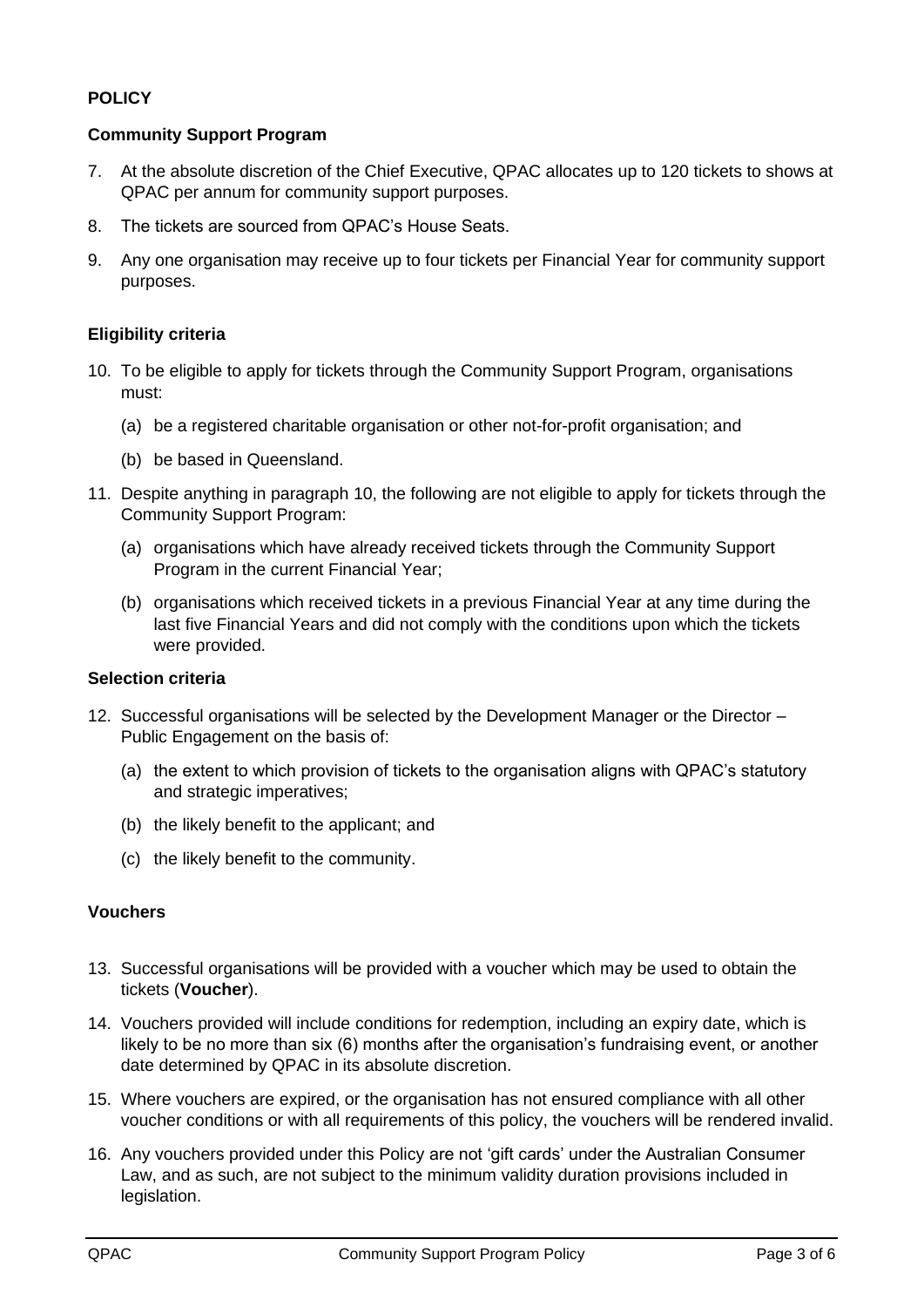# <span id="page-3-0"></span>**Conditions**

- 17. The organisation must use the tickets only for one or both of the following purposes:
	- (a) legal fundraising activity for the organisation's benefit; or
	- (b) to provide for use by individuals in line with the charitable objects of the organisation.
- 18. QPAC will determine, in its absolute discretion, the time, date and show for which tickets are provided.
- 19. The organisation must acknowledge QPAC's contribution, including:
	- (a) where appropriate, the organisation will incorporate a text acknowledgement; and/or
	- (b) verbal acknowledgement at events, noting the following:

#### *"The tickets were provided as part of QPAC's Community Support Program"*

- 20. Unless otherwise negotiated with QPAC, the organisation is not authorised to use QPAC's logo on associated marketing or advertising material relating to the fundraising event.
- 21. The organisation must not use any intellectual property (including in text and images) belonging to the presenter or associated with the show, other than the name of the show as advised by QPAC to the organisation.
- 22. The organisation must report back to QPAC:
	- (a) if the tickets are used for a fundraising activity:
		- (i) within seven working days of completion of the fundraising activity;
		- (ii) with the following details:
			- the date and nature of the fundraising activity;
			- the amount of money raised from the activity;
			- how QPAC's (and, if relevant, the presenter's) contribution was acknowledged; and
			- if reasonably possible, a photo of the fundraising event that QPAC can use within its publicity materials.
	- (b) if the tickets are provided to an individual:
		- (i) within seven working days of the date of the show;
		- (ii) with the following details:
			- the names of the individuals to whom the tickets were provided;
			- how this furthered the charitable objects of the organisation;
			- how QPAC's contribution was acknowledged; and
			- If reasonably possible, a photo of the individual or a photo of the organisation's activities that QPAC can use within its publicity materials.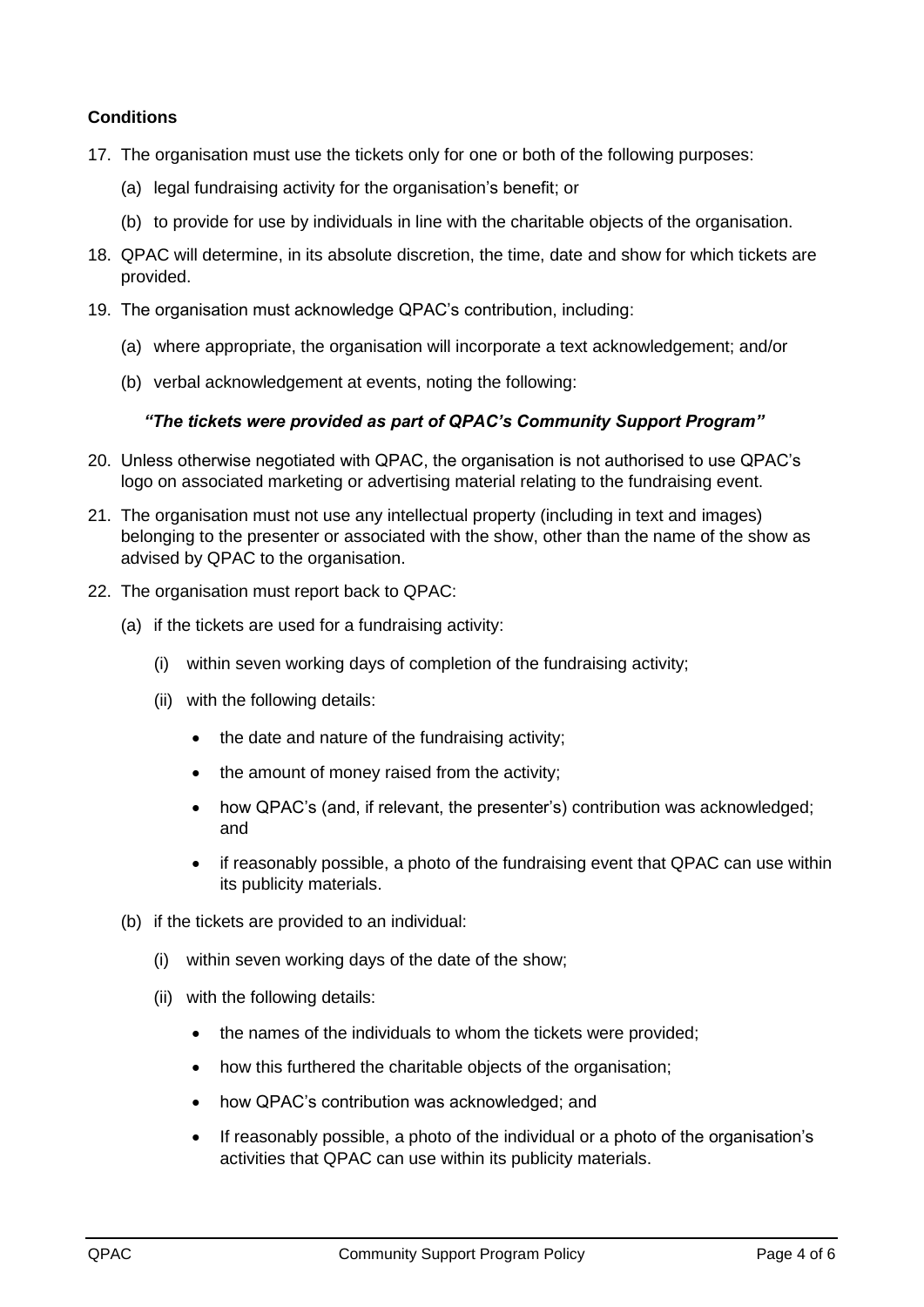# <span id="page-4-0"></span>**Complaints**

23. Any complaints regarding the administration of the Community Support Program must be referred to the Director – Public Engagement.

# <span id="page-4-1"></span>**Reporting**

24. The CSP Co-ordinator must provide the Chief Executive with an annual report regarding the activities and outcomes of the Community Support Program.

# <span id="page-4-2"></span>**Chief Executive's Discretion**

25. The Chief Executive may allocate further house seats for specific community service purposes at his sole and absolute discretion.

# <span id="page-4-3"></span>**ENQUIRIES**

- 26. If you have any enquiries regarding this Policy, please contact:
	- (a) your manager;
	- (b) the Director Public Engagement; or
	- (c) the General Counsel.

#### <span id="page-4-4"></span>**REVIEW**

27. This Policy must be reviewed at least every 3 years.